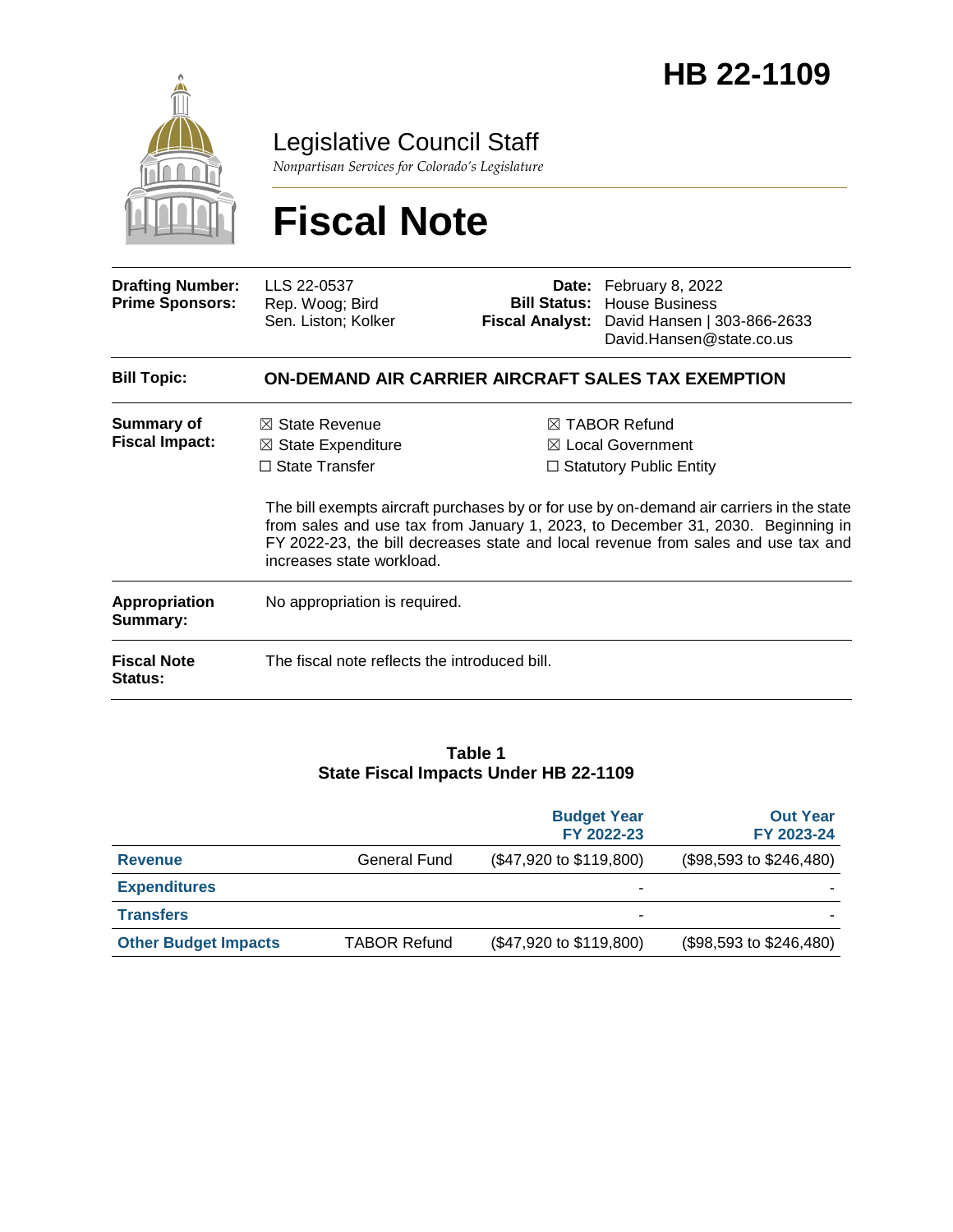Page 2

## February 8, 2022 **HB 22-1109**

### **Summary of Legislation**

Beginning January 1, 2023, through December 31, 2030, the bill exempts aircraft purchases by or for use by on-demand air carriers in the state from sales and use tax.

#### **Background**

On-demand air carriers are authorized by the Federal Aviation Administration (FAA) to operate on-demand, unscheduled air service through a certification process. Based on a 2019 analysis of the state's on-demand aircraft used outside the state sales tax exemption by the Office of the State Auditor (OSA), an on-demand air carrier includes services such as air charter, cargo, air ambulance, and firefighting services on flights not scheduled in advance, or those that have four or fewer scheduled flights per route, per week. The analysis found there were about 38 on-demand air carriers based in Colorado operating about 115 aircraft primarily within the state. The OSA review of the tax expenditure is available on the General Assembly's website at: [https://leg.colorado.gov/sites/default/files/2019-te6\\_on-demand\\_aircraft.pdf](https://leg.colorado.gov/sites/default/files/2019-te6_on-demand_aircraft.pdf)

The on-demand aircraft used outside the state sales tax exemption was created by House Bill 14-1374, and applies to sales of new or used aircraft purchased from July 1, 2014 to June 30, 2019.

#### **State Revenue**

The bill is expected to decrease General Fund revenue between \$47,920 and \$119,800 in FY 2022-23 (half-year impact), and between \$98,590 and \$246,480 in FY 2023-24, with similar reductions in future years. Based on sales in prior years, the analysis assumes sales of three on-demand aircraft each year with sales prices between \$1.1 million and \$2.7 million in FY 2022-23. In FY 2023-24, sales prices are increased 2.9 percent based on Legislative Council Staff's December 2021 forecast for the Denver-Aurora-Lakewood consumer price index. To the extent that sales and prices differ from the assumptions used in this fiscal note, actual revenue impacts will be higher or lower. Sales and use tax revenue is subject to TABOR.

#### **State Expenditures**

The bill will minimally increase workload for the Department of Revenue to update guidance, forms, and process aircraft-related returns. The fiscal note assumes that workload impacts can be met with existing resources.

### **Other Budget Impacts**

**TABOR refunds.** The bill is expected to decrease the amount of state revenue required to be refunded to taxpayers by the amounts shown in the State Revenue section above. This estimate assumes the December 2021 LCS revenue forecast. A forecast of state revenue subject to TABOR is not available beyond FY 2023-24.